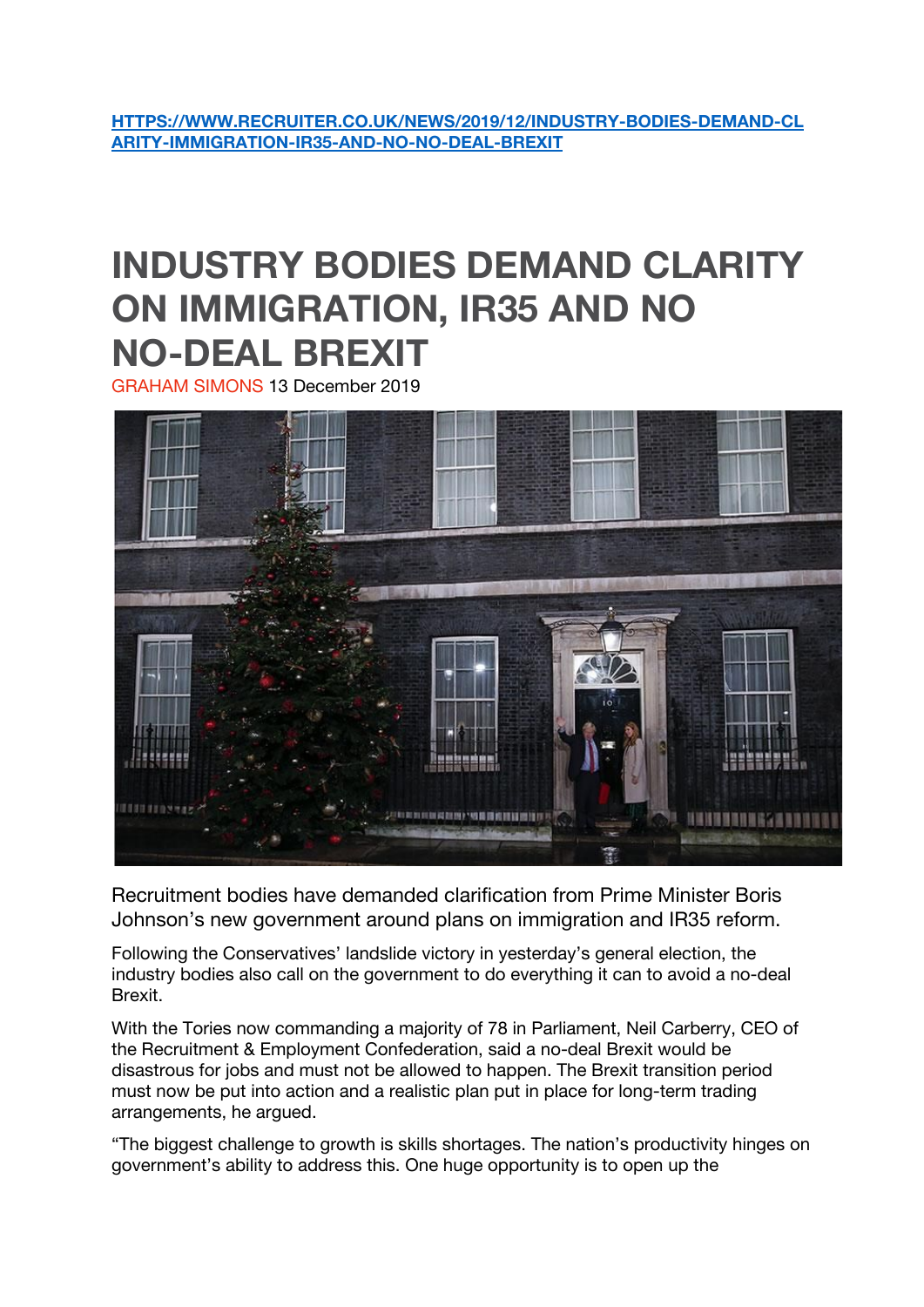Apprenticeship Levy to the millions of people who choose flexible work. But for the sick to be treated, for homes to be built and for food to be produced, the UK also needs an immigration system that meets employers' needs for skills at all pay-levels – not just 'the brightest and the best'.

"Few things matter more to people's daily lives than the work that they do – the government must act now to underpin the jobs of the future. While we welcome the Conservatives' promise to review the IR35 tax reform, it is wholly unfit for purpose and implementation must be delayed.

"Our message to the incoming government is to work with us to rev up the UK's jobs machine and make great work happen."

Tania Bowers, general counsel at the Association of Professional Staffing Companies (APSCo), welcomed the clarity that the scale of the Conservative victory brought but raised concerns that the Conservatives had confirmed that they would not extend the Brexit implementation period beyond December 2020.

"We believe this increases the risk of no free trade agreement – effectively creating a 'no-deal' scenario – which will not be favoured by the majority of our members.

"Although not mentioned in the party's manifesto, since the document was published, Chancellor of the Exchequer, Sajid Javid has promised a review of how the government could further help the self-employed, adding that 'one thing in particular' he wants to look at is the proposed changes to IR35. We welcome this commitment whole-heartedly.

"In terms of future migration policy, our members will welcome the government's commitment to 'attract the best and brightest from all over the world'. Although an 'Australian-style' points-based system would, in theory, remove barriers for highly skilled professionals, APSCo maintains that we need a system which is sufficiently flexible to enable those without a permanent job offer to live and work in the UK.

"APSCo also welcomes the Conservatives' commitment to improve the Apprenticeship Levy but we believe they could do more to ensure that the system works effectively. With recent figures revealing that employers have lost £133m from Apprenticeship Levy accounts due to funds expiring, there is clearly need for reform.

"Overall, I believe our members will be encouraged by the policies put forward by the incoming government, and we look forward to working with the new government to ensure that the voice of the professional recruitment sector is heard at the highest levels."

Adrian Marlowe, chair of the Association of Recruitment Consultancies (ARC), said he hoped that the [promised](https://www.recruiter.co.uk/news/2019/12/javid-pledges-tory-review-ir35-changes) review of IR35 can be done as soon as possible, as business needs to know whether it will apply from April 2020.

"However, we call for this review to be in conjunction with reform of employment status. In February 2018 it was recognised that 'employment status is the core of both employment law and the tax system', but that 'it often fails to provide the clarity and certainty that individuals and businesses need'. The Good Work Plan in December 2018 promised to review employment status, yet little action to provide that clarity has yet been taken.

"IR35 relies on determination of employment status and many businesses affected will not only suffer from lack of certainty but may be forced to undertake unnecessary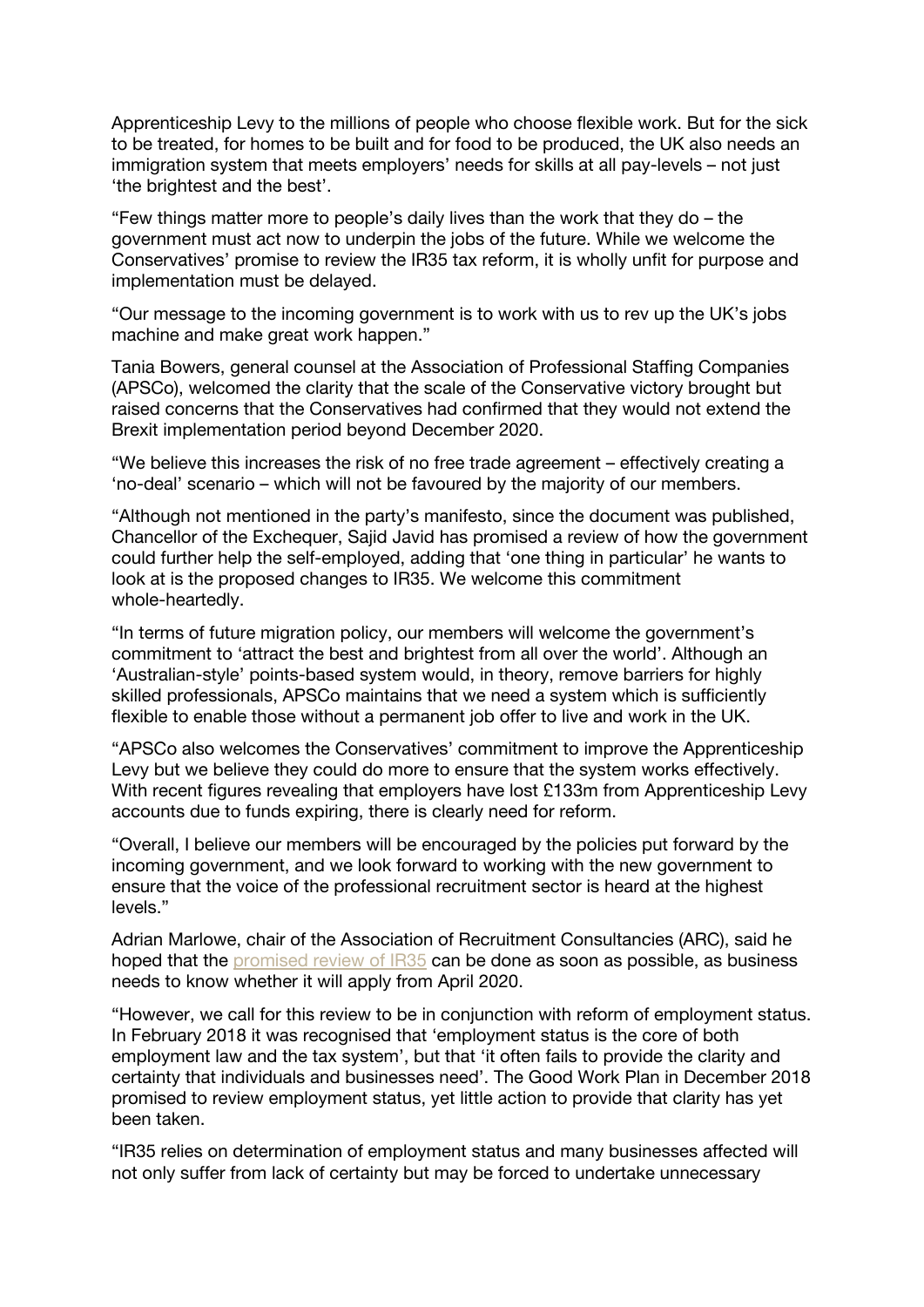administrative change and pay inappropriate levels of tax as a result. It makes little sense to proceed with the IR35 change without reviewing the employment status rules.

"We welcome investment in the NHS, education and climate change policy, particularly as the UK aspires to lead on climate change technology. Each demands policies for staff supply that promote work in the UK to those we need from home and abroad to address the highlighted shortages. Recruitment and employment specialists will inevitably remain key … At the same time, we would welcome greater investment in national training in the areas that are really necessary – for example, health, education and green technology, and believe a sharper focus for the apprenticeship levy into these areas is compelling."

Jonathan Beech, managing director of immigration law firm Migrate UK, called on the government to provider greater clarity around its immigration policy.

"Back in September, the Conservative home secretary asked the Migration Advisory Committee (MAC) to review how an Australian-style points-based (PBS) immigration system could be introduced in Britain to strengthen the UK labour market. But we're still no clearer on how this new system would work in practice in the UK, and how this fits with the MAC's much anticipated white paper review into minimum salary thresholds.

"The new immigration system is also meant to be 'fairer and more compassionate', although the Conservative's election manifesto stated that the immigration health surcharge will increase to as much as £800 per person per year, implying further increases from the £625 previously announced.

"The new Conservative government should look to introduce a declaratory registration system through an Act of Parliament, which would confer automatic rights to EU citizens currently residing in the UK to continue to live and work in the UK after Brexit. Hopefully this is something the Conservative Party will now consider so we don't see scenarios similar to those with the Windrush scandal."

Fraser Vandal, solicitor at UK law firm TLT, agreed, adding there is now a degree of certainty as to the UK's future immigration policy.

"Although described as an Australian-style system, there remains a lack of clarity as to what precise form this will take. It is clear from the Conservative manifesto that the system will actually be quite different to the current Australian system in some respects. For example, a concrete job offer is not always required to secure an Australian visa, but the manifesto notes that a clear job offer will be needed under the proposed new system.

"Overall, firm details of the proposal remain thin on the ground, but we can expect more specifics once the Migration Advisory Committee provides its report on the issue, which is expected early next year. There is also the lingering question of whether any points-based system will be regionalised, or apply uniformly across the UK. In particular, recent statistics show that Scotland is reliant on net migration to maintain its current level of working population."

Lee Biggins, founder and CEO of independent job board CV-Library, speculated over whether the Conservative Party would be able to uphold its pledges around immigration, the National Living Wage, income tax thresholds, and the recruitment and retention of NHS staff.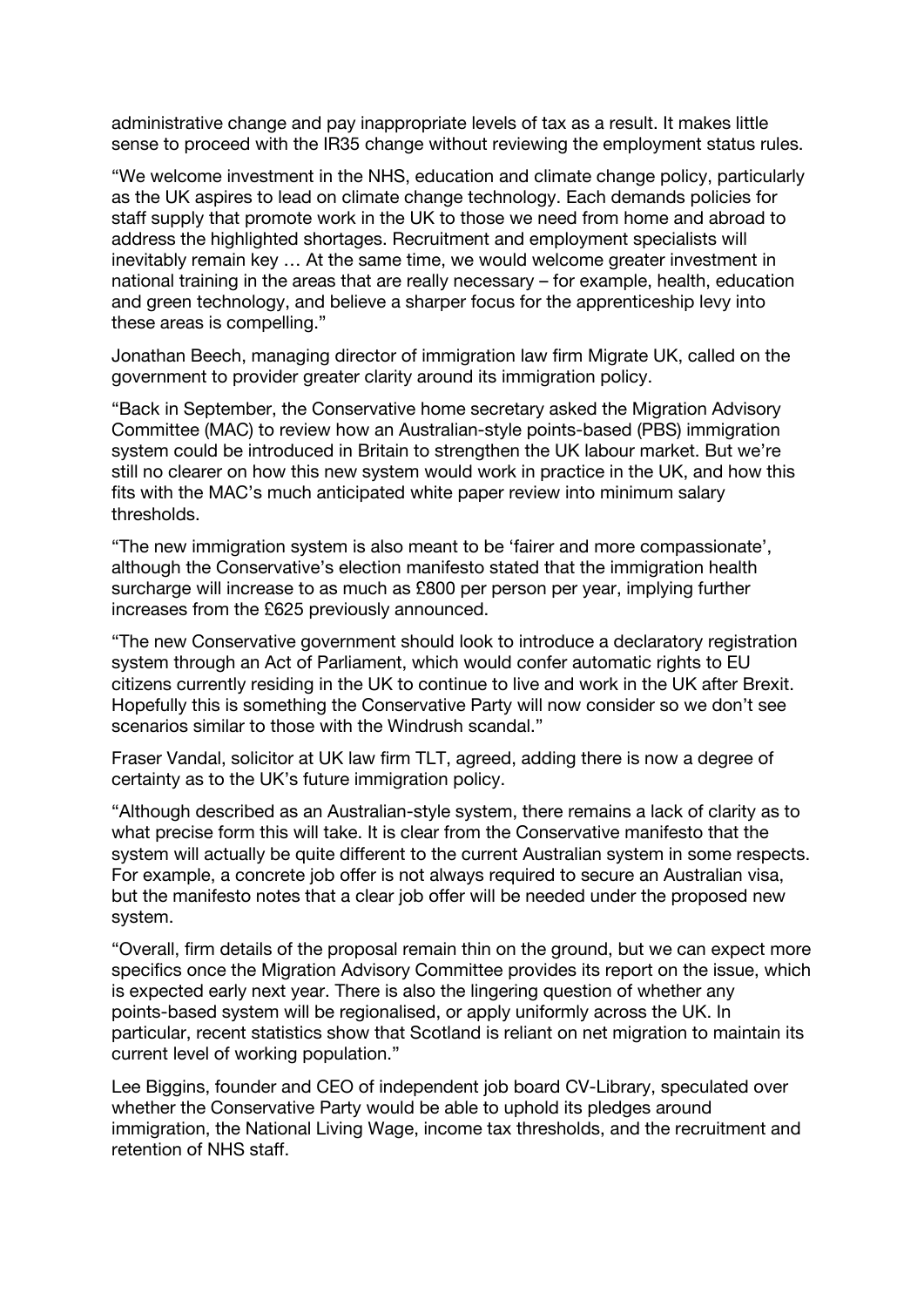"The real focus for the government needs to be on instilling confidence back into our society, as this has been somewhat absent over the past 12 months," he added.

Seb Maley, CEO at contractor insurance provider Qdos, also called on the new government to deliver on its promise to support the UK's self-employed and review IR35 reform.

"The government has an opportunity to finally deliver for the self-employed who, after years of neglect, remain sceptical of the Conservative Party's commitment to them. The likelihood is, many freelancers and contractors will have voted Conservative based on the party's IR35 promise. The government now has a responsibility to honour its pledge to hold a genuine review of reform.

"While a review is a sign of progress, it doesn't mean the changes will be scrapped. Therefore, contractors, recruitment agencies and end-clients must continue their preparations."

Julia Kermode CEO of professional membership body The Freelancer & Contractor Services Association (FCSA), echoed Maley's sentiments: "We must now hold him to account and press him to conduct that review, and with only just over three months to go before the legislation is due to be rolled-out in the private sector, surely that must mean a postponement?

"We are already seeing the very real impact of this damaging legislation on businesses and thousands of professionals. If they don't delay then the promise was nothing short of an arrogant and disingenuous move to secure votes.

"We have also learned today that the budget is now being planned for February/March, which is simply too late for the off-payroll legislation to be properly implemented. Many businesses have already invested heavily in preparing for the changes and given the legal requirement for reasonable care it is unrealistic to press pause for a potentially meaningless review to take place. If the government wants to avoid utter chaos and shambles, businesses need clarity now.

"I would also hope that the government uses its mandate to deliver on the Good Work Plan. One of the commitments was to regulate umbrella firms from April 2020 and we are yet to see any draft legislation and time is running out. And, with many sham 'umbrella' firms opening up in business with the specific aim of cashing in on the off-payroll reforms it should be a priority for Mr Johnson, lest we will see a slew of tax avoidance schemes wreaking havoc once again on the lives of innocent people along the lines of what we have seen with the loan charge."

Dave Chaplin, CEO and founder of contracting authority ContractorCalculator and director of Stop The Off-Payroll Tax campaign, said: "Having a complex employment status test at the heart of the tax system hasn't worked for 20 years under the intermediaries legislation and hasn't worked under the new rules in the public sector either. The off-payroll rules in their current proposed format create an unfairly burdensome scenario, which has the potential to poison the entire engagement process between contractor, client and agency.

"I would urge the prime minister to now confirm that he will conduct a proper review, put the off-payroll roll-out on hold, and work with the contracting community and stakeholders on devising how best to recognise contracting and freelancing in the tax system. An off-payroll review should be put right at the top of his agenda as he takes up office again."